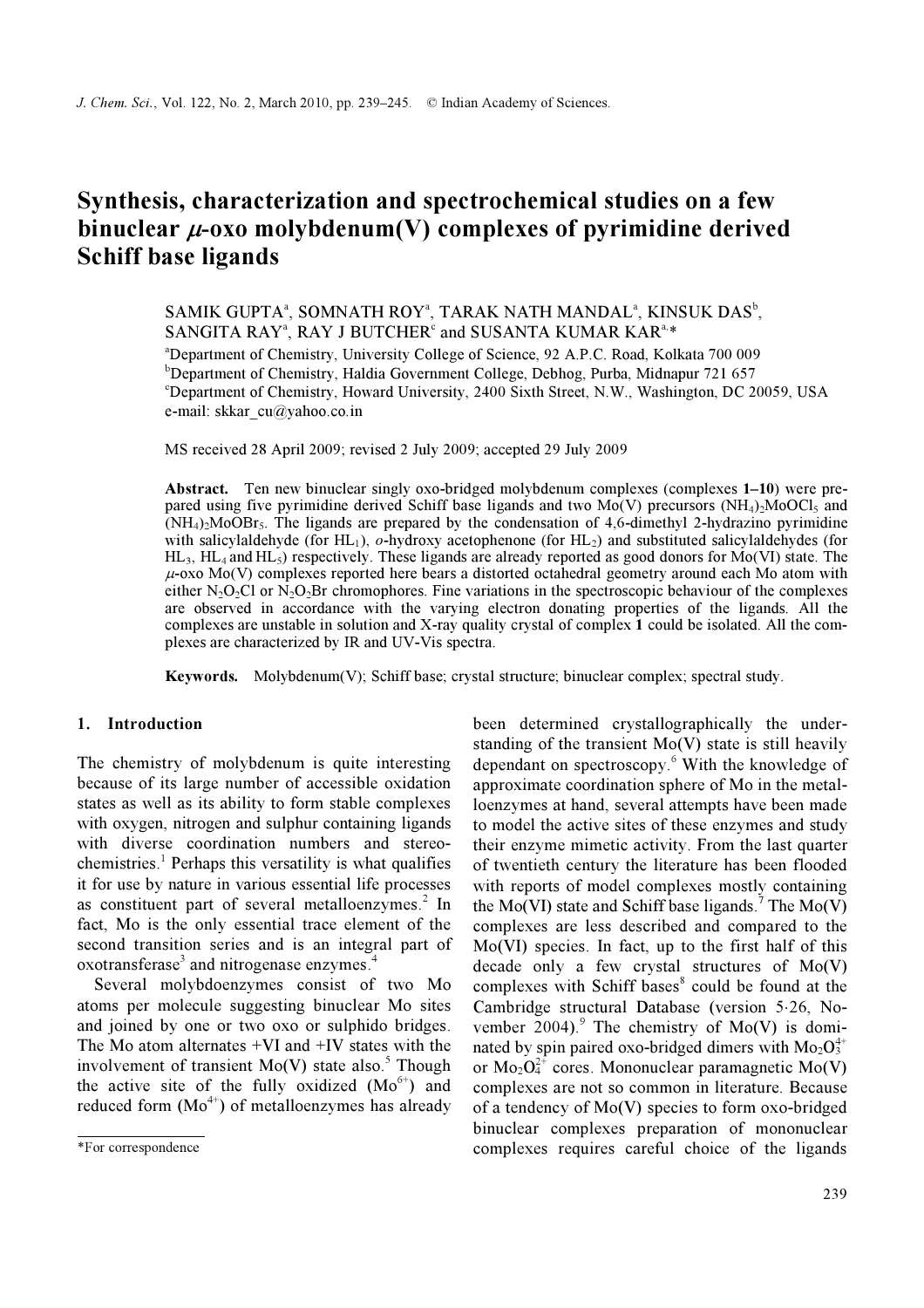which stereochemically hinders formation of binuclear Mo core.<sup>10</sup> In nature, however, the pterin bound enzymes such as DMSO reductase are common in microbial systems and are mononuclear in nature.<sup>11</sup>

 Apart from their utility as model compounds for enzymes the Mo(V) complexes have also found use as catalysts for oxygen transfer. Mo(V) complexes are known to 'speed up' the transfer of oxygen from DMSO or pyridine-N-oxide to triphenyl phosphine. $^{12}$ 

 In the present work, we have continued our endeavour to explore the chemistry of Mo complexes with heterocycle based ligands and synthesized ten new  $\mu$ -oxo binuclear Mo complexes of pyrimidine derived Schiff base ligands. These complexes are prepared from two standard Mo(V) precursors  $(NH_4)_2MoOCl_5$  and  $(NH_4)_2MoOBr_5$ . The complexes bear octahedral arrangement about each Mo center using the tridentate NNO donor ligand, two oxo groups (one terminal and the other bridging) and a loosely bound halide moiety. Previously we have shown that difference in electron donating abilities of Schiff base ligands affect the spectroscopic properties in the corresponding Mo(VI) complexes with justifiable correlations.<sup>13</sup> Here also, we have found that similar effects are observed for a series of Mo(V) complexes.

## 2. Experimental

 $(NH_4)$ <sub>2</sub>MoOCl<sub>5</sub> and  $(NH_4)$ <sub>2</sub>MoOBr<sub>5</sub> were prepared as described in the literature.<sup>14</sup> Reagent grade solvents were used as received. 4,6-dimethyl 2-hydrazino pyrimidine was prepared as described in the literature.<sup>15</sup> Salicylaldehyde, 5-bromo salicylaldehyde, 5-chlorosalicylaldehyde, 5-nitrosalicylaldehyde and o-hydroxyacetophenone were purchased from Aldrich Chemical Company, USA and used as received. The ligands  $HL_1$ ,  $HL_2$  were prepared as described in our previous publication.<sup>16</sup> HL<sub>3</sub>, HL<sub>4</sub> and HL<sub>5</sub> were prepared using a similar technique by condensation of 10 mmol of 5-bromo salicylaldehyde, 5-chlorosalicylaldehyde or 5-nitrosalicylaldehyde with 10 mmol of 4,6-dimethyl 2-hydrazino pyrimidine in each case.

 HL3: m.p. 167°C. Yield: 2⋅68 g (80%). IR (KBr pellet)  $v/cm^{-1}$ : 3321 (N–H), 3187 (O–H), 1535⋅2 (C=N), 1612 (C=C). <sup>1</sup>H NMR (300 MHz, CDCl<sub>3</sub> 25°C, TMS)  $\delta$ /ppm: (6⋅62) (s, 1H, -C<sub>5</sub>-H Pyrimidine),  $(6.9-7.6)$  (m, 4H,  $-C_6H_4$ ),  $(8.2)$  (s, 1H, –CH=N–), (12⋅8) (s, 1H, aromatic-OH), (2⋅28) (s, 1H, (N–H of hydrazone), (2⋅46–2⋅53) (m, 6H, CH3).

 HL4: m.p. 165°C Yield: 1⋅70 g (60%). IR (KBr pellet)  $v/cm^{-1}$ : 3275 (N–H), 3191 (O–H), 1528 (C=N), 1610 (C=C). <sup>1</sup>H NMR (300 MHz, CDCl<sub>3</sub>, 25 $\degree$ C, TMS)  $\delta$ /ppm: (6⋅63) (s, 1H, -C<sub>5</sub>–H pyrimidine), (6⋅9–7⋅8)  $(m, 4H, -C_6H_4)$ ,  $(8.2)$   $(s, 1H, -CH=N-)$ ,  $(12.8)$ (s, 1H, aromatic-OH), (2⋅28) (s, 1H, N–H of hydrazone),  $(2.46-2.53)$  (*m*, 6H, (CH<sub>3</sub>).

 HL5: m.p.: above 200°C Yield: 2⋅28 g (80%). 3321  $(N-H)$ , 3187 (O–H), 1535⋅2 (C–N), 1612 (C=C).<sup>1</sup>H NMR (300 MHz, CDCl<sub>3</sub>, 25°C, TMS) δ/ppm: (6⋅62) (s, 1H, –C<sub>5</sub>–H pyrimidine), (6⋅9–7⋅6) m, 4H, –C<sub>6</sub>H<sub>4</sub>), (8⋅2) (s, 1H, –CH=N–), (12⋅8) (s, 1H, aromatic-OH), (2⋅28) (s, 1H, N–H of hydrazone), (2⋅46–2⋅53)  $(m, 6H, CH<sub>3</sub>)$ .

#### 2.1 Synthesis of the complexes 1–10

The complexes  $[Mo_2O_3(L_1)_2Cl_2]$  (1),  $[Mo_2O_3]$  $(L_2)_2Cl_2$ ] (2),  $[M_0_2O_3(L_3)_2Cl_2]$  (3),  $[M_0_2O_3(L_4)_2Cl_2]$ (4) and  $[Mo_2O_3(L_5)_2Cl_2]$  (5) were synthesized by adding an ethanolic solution (10 mL) of  $(NH_4)_2$ MoOCl<sub>5</sub> (0⋅5 mmol, 0⋅160 g) as the common reagent with ethanolic solutions of  $HL_1$  (0⋅5 mmol, 0⋅122 g), HL<sub>2</sub> (0⋅5 mmol, 0⋅136 g), HL<sub>3</sub> (0⋅5 mmol, 0⋅201 g) and HL<sub>4</sub> (0⋅5 mmol, 0⋅158 g) and HL<sub>5</sub> (0⋅5 mmol, 0⋅167 g) respectively. A deep magenta colouration of the solution developed immediately on mixing the two components. The respective complex separated as a violet microcrystalline compound on refluxing the reaction mixture for 15 min at water bath temperature. It was filtered, washed with ethanol and dried over fused CaCl<sub>2</sub>.

 X-ray quality crystals of 1 were grown by slow diffusion of a dilute ethanolic solution of  $(NH_4)_2$  $MoOCl<sub>5</sub>$  into a dilute ethanolic solution of ligand  $HL_1$  in a sealed glass tube. When the solution of the two precursors diffused into one another crystals of 6 formed and deposited on the inner wall of the glass tube.

 Preparation of complexes 6–10 were affected by taking equimolar proportion of  $(NH<sub>4</sub>)<sub>2</sub>MoOBr<sub>5</sub>$ and the respective ligands and applying the same method.

 $[Mo_2O_3(L_1)_2Cl_2]$  (1): Yield 0⋅130 g (33%). Elemental analysis: Anal. Calc. (%) for  $C_{26}N_8O_5H_{26}$ Mo2Cl2: C: 39⋅39 H: 3⋅28 N: 14⋅14; Found C: 38⋅91 H: 3⋅25N: 14⋅05.

 $[M_0_2O_3(L_2)_2Cl_2]$  (2): Yield 0⋅143 g (35%). Elemental analysis: Anal. Calc.  $(\% )$  for  $C_{28}N_8O_5$ H30Mo2Cl2: C: 40⋅97 H: 3⋅65 N: 13⋅65; Found C: 40⋅61H: 3.52N: 13⋅30.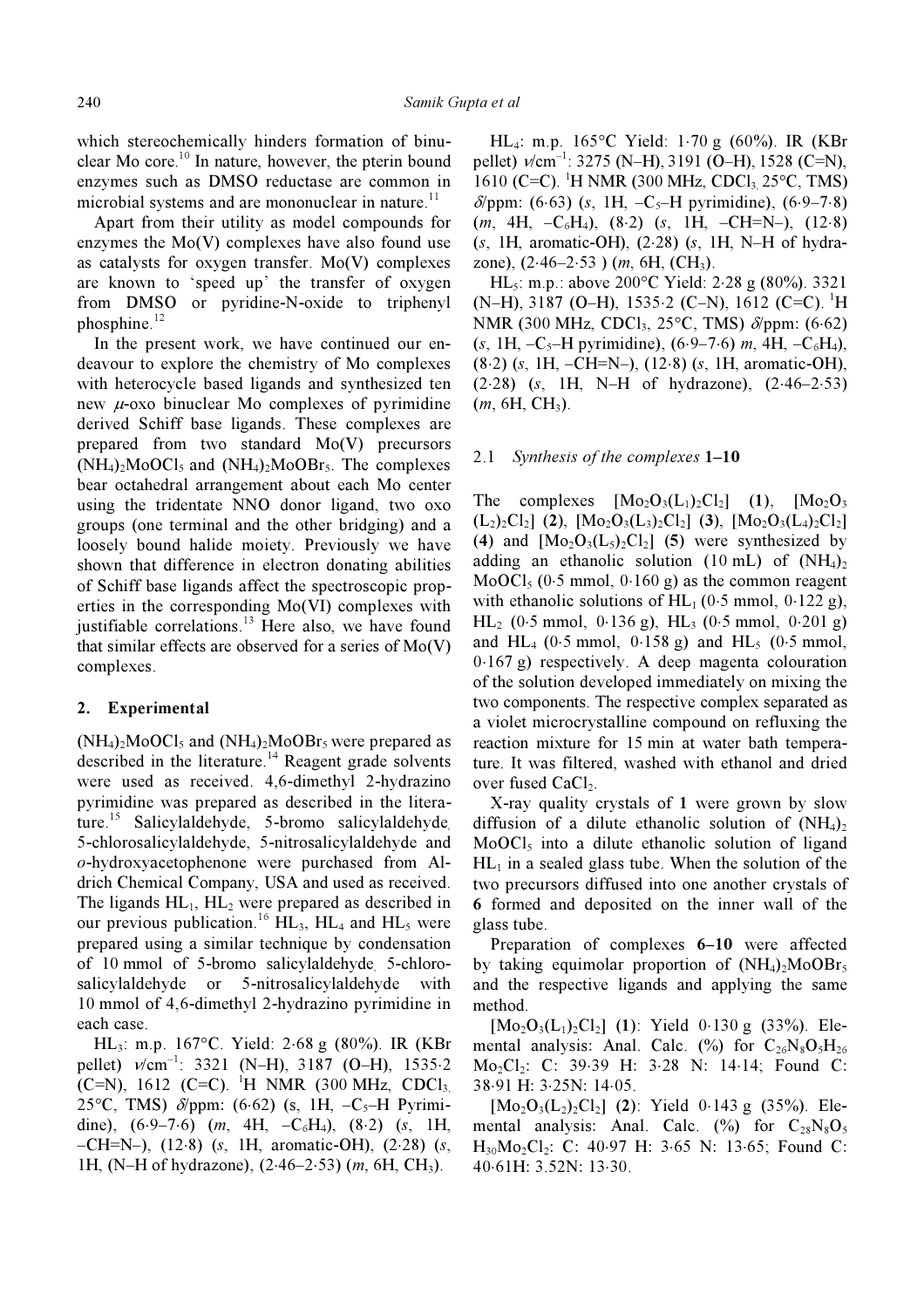$[Mo_2O_3(L_3)_2Cl_2]$  (3): Yield 0⋅166 g (35%). Elemental analysis: Anal. Calc.  $\binom{0}{0}$  for  $C_{26}N_8O_5H_{24}$ Mo<sub>2</sub>Cl<sub>2</sub>Br<sub>2</sub>: C: 32⋅84H: 2⋅52N: 11⋅78; Found C: 32⋅45H: 2⋅38N: 11⋅50.

 $[Mo_2O_3(L_4)_2Cl_2]$  (4): Yield 0⋅129 g (35%). Elemental analysis: Anal. Calc.  $\binom{0}{0}$  for  $C_{26}N_8O_5H_{24}$ Mo2Cl4: C: 36⋅23H: 2⋅78N: 13⋅00; Found C: 35⋅91H: 2⋅65N: 12⋅70.

 $[Mo_2O_3(L_5)_2Cl_2]$  (5): Yield 0⋅132 g (30%). Elemental analysis: Anal. Calc. (%) for  $C_{26}N_{10}O_9H_{24}$ Mo2Cl2: C: 35⋅37H: 2⋅72N: 15⋅87; Found C: 35⋅33H: 2⋅61N: 15⋅66.

 $[Mo_2O_3(L_1)_2Br_2]$  (6): Yield 0⋅132 g (30%). Elemental analysis: Anal. Calc.  $\frac{(\%)}{6}$  for  $C_{26}N_8O_5H_{26}$ Mo2Br2: C: 35⋅45H: 3⋅40N: 12⋅72; Found C: 35⋅51H: 3⋅27N: 12⋅50.

 $[Mo_2O_3(L_2)_2Br_2]$  (7): Yield 0⋅159 g (35%). Elemental analysis: Anal. Calc.  $\binom{0}{0}$  for  $C_{28}N_8O_5H_{30}$ Mo2Br2: C: 37⋅00H: 3⋅30N: 12⋅33; Found C: 36⋅90H: 3⋅22N: 12⋅30.

 $[Mo_2O_3(L_3)_2Br_2]$  (8): Yield 0⋅182 g (35%). Elemental analysis: Anal. Calc. (%) for  $C_{26}N_8O_5H_{24}$ Mo2Br4: C: 30⋅05H: 2⋅31N: 10⋅78; Found C: 29⋅61H: 2⋅29N: 10⋅30.

 $[Mo_2O_3(L_4)_2Br_2]$  (9): Yield 0⋅166 g (35%). Elemental analysis: Anal. Calc.  $\binom{0}{0}$  for  $C_{26}N_8O_5H_{24}$ Mo2Cl2Br2: C: 32⋅80H: 2⋅78N: 11⋅77; Found C: 32⋅51H: 2⋅61N: 11⋅41.

 $[Mo_2O_3(L_5)_2Br_2]$  (10): Yield 0⋅145 g (30%). Elemental analysis: Anal. Calc.  $(\%)$  for  $C_{26}N_{10}O_9H_{24}$ Mo2Br2: C: 32⋅16H: 2⋅47N: 14⋅43; Found C: 32⋅04H: 2⋅30N: 14⋅52.

#### 2.2 Physical measurements

Elemental analyses (C, H and N), IR spectra (KBr discs,  $4000-200$  cm<sup>-1</sup>), of the ligands and the complexes and UV-Vis spectra (DMF)of the complexes were done with a Perkin-Elmer Model 240°C CHN analyzer, a Jasco FTIR model 420 spectrophotometer and a Hitachi U-3501 spectrophotometer, respectively. Cyclic voltammetry (CV) experiments were carried out using Sycopel Model 77 AEW2 1820F/S instrument. The measurements were performed at 300 K in a DMF solution containing  $0.2$  M TEAP and  $10^{-3}$ – $10^{-4}$  M Mo(VI) complexes 1– 5 and 11 deoxygenated by bubbling with nitrogen. A platinum wire, a platinum coil and a SCE were used as a working, a counter and reference electrodes, respectively. Magnetic susceptibility measurements for complex 1 was carried out on polycrystalline samples, at the Servei de Magnetoquímica of the Universitat de Barcelona, with a Quantum Design SQUID MPMS-XL susceptometer apparatus working in the range 2–300 K under magnetic field of approximately 500 G  $(2-30 \text{ K})$  and 1000 G  $(35-$ 300 K). Diamagnetic corrections were estimated from Pascal tables. The EPR spectra on 1–10 have been recorded on X-band Bruker Spectrometer (ESR 300E), working with an oxford helium liquid cryostat for variable temperature.

#### 2.3 Crystallographic measurement

The crystal of complex 1 was measured on an Enraf-Nonius CAD-4 diffractometer using MoK $\alpha$  radiation ( $\lambda = 0.71073$  Å) and a graphite monochromator at –80°C. The unit cell dimensions were obtained from a least squares fit to the setting angles of 25, accurately determined reflections. The data were collected using a  $\omega - 2\theta$  scan technique with a  $2\theta$ range of 4–55° and were corrected by an empirical method for absorption and Lorentz and polarization effect. Calculations were carried out using a XCAD-49 (data reduction), SHELXTL (absorption corrections, structure solution refinements and molecular graphics). The structures were solved using direct methods and refined on  $F^2$  using full matrix least squares techniques with anisotropic displacement factors for all non-hydrogen atoms. Positions of the Hydrogen atom were calculated from the geometry of the molecular skeleton and their thermal displacement parameters were refined isotropically on a group-wise basis. Crystal parameters of complex 1 are provided in table 1. Selected bond distances and bond angles are provided in table 2.

## 3. Results and discussion

#### 3.1 Synthesis and spectroscopic analysis

The ligands  $HL_n$  ( $n = 1-5$ ) have been used to prepare the  $\mu$ -oxo molybdenum(V) complexes 1–5 by reacting them with the Mo(V) precursor  $(NH_4)_2M_0OCl_5$ . Similarly, using  $(NH_4)_2MoOR_5$  with the same series of ligands complexes 6–10 were prepared (scheme 1). All the ligands despite of their varying e donating ability, are found to be good donors towards both Mo(V) species. The reaction between the metal precursors and ligand solutions take place with immediate colour change at room temperature and precipitation of the respective complexes within an hour.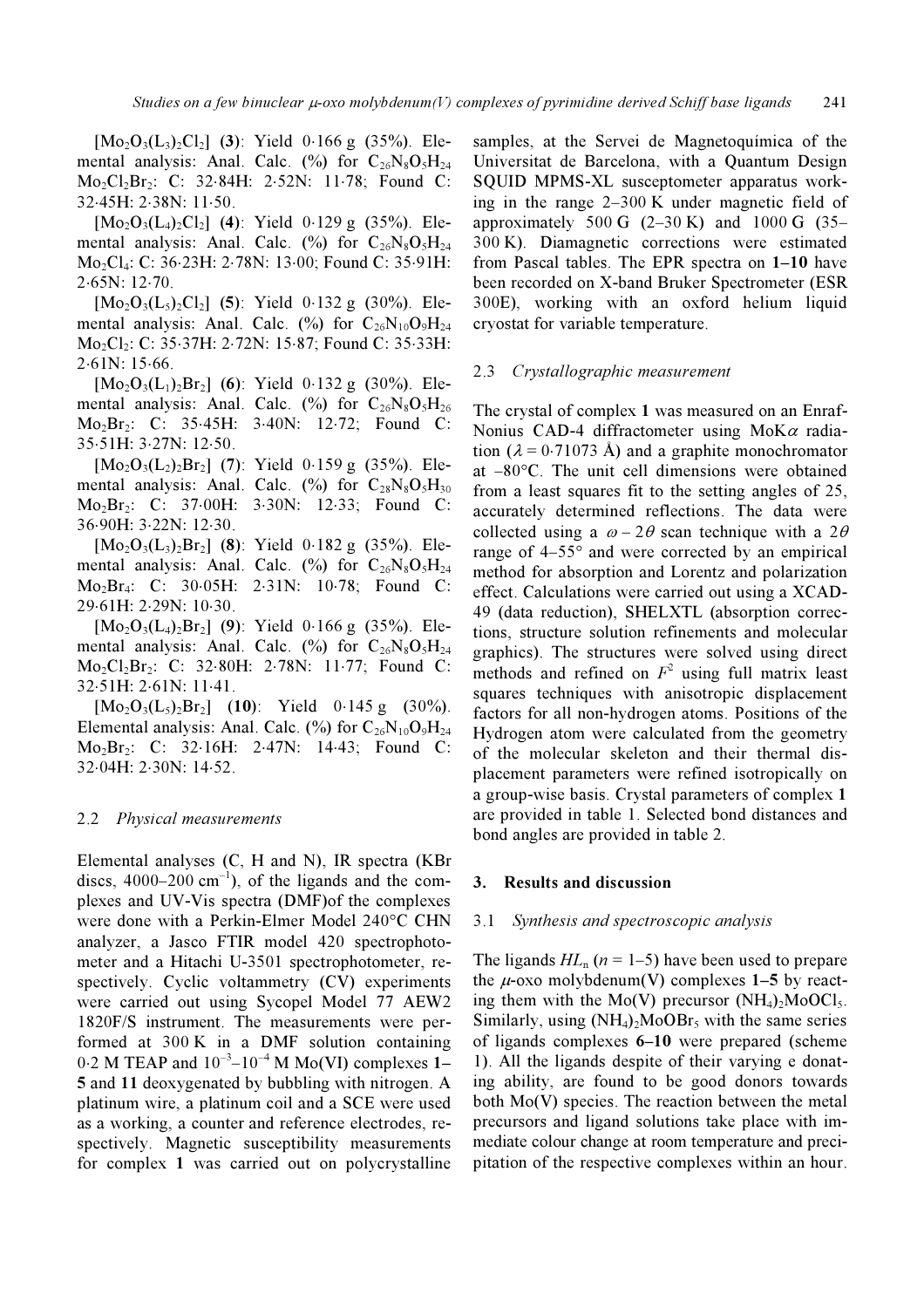The complexes are spin paired oxo-bridged binuclear units. The binuclear nature of the complexes is a result of an inherent property of the Mo(V) that it is inclined to produce oxo-bridged complexes with  $Mo<sub>2</sub>O<sub>3</sub><sup>4+</sup>$  or  $Mo<sub>2</sub>O<sub>4</sub><sup>2+</sup>$  cores, often regardless of the ligands used. Mononuclear complexes of Mo(V) are comparatively less described. Changes in the reaction conditions such as carrying out the reactions at room temperature did not alter the composition of the products. Characterization of these complexes was however hampered considerably by their low solubility in common organic solvents and their low stability in oxygenated solvents as DMF and DMSO. IR spectra of the ligands (HL<sub>n</sub>  $n = 1-5$ ) show broad bands at 3170–3191 cm<sup>-1</sup> for H-bonded  $v$  (O–H)

Table 1. Crystal parameters for complex 1.

| Identification code<br>Empirical formula            | Complex 6<br>$C_{26}H_{26}C_{12}Mo_2N_8O_5$ |  |  |
|-----------------------------------------------------|---------------------------------------------|--|--|
| Formula weight                                      | 793.33                                      |  |  |
| Temperature (K)                                     | 203(2)                                      |  |  |
| Wavelength (Å)                                      | 0.71073                                     |  |  |
| Crystal system                                      | Orthorhombic                                |  |  |
| Space group                                         | Pnca                                        |  |  |
| Unit cell dimensions                                | $a = 15.3153(5)$ Å                          |  |  |
|                                                     | $\alpha$ = 90°                              |  |  |
|                                                     | $b = 13.7183(6)$ Å                          |  |  |
|                                                     | $\beta$ = 90 $^{\circ}$                     |  |  |
|                                                     | $c = 14.1143(5)$ Å                          |  |  |
|                                                     | $\gamma = 90^{\circ}$                       |  |  |
| Volume $(A^3)$                                      | 2965.41(19)                                 |  |  |
| Ζ                                                   | 8                                           |  |  |
| Density (calc) $(gm/cm3)$                           | 1.777                                       |  |  |
| Absorption coefficient $(mm^{-1})$                  | 1584                                        |  |  |
| F(000)                                              | 1584                                        |  |  |
| Crystal size $(mm3)$                                | $0.55 \times 0.43 \times 0.31$              |  |  |
| Thetarange for data collection                      | 4.77 to 30.63°                              |  |  |
| Index ranges                                        | $-21 \le h \le 21$ ,                        |  |  |
|                                                     | $-19 \le k \le 15$ ,                        |  |  |
|                                                     | $-20 \le l \le 18$                          |  |  |
| Reflections collected                               | 17220                                       |  |  |
| Independent reflections                             | 4195 $[R(int) = 0.0481]$                    |  |  |
| Completeness to theta                               | 98.9%                                       |  |  |
| Absorption correction                               | Semi-empirical from                         |  |  |
|                                                     | equivalents                                 |  |  |
| Max. and min. transmission                          | $1.00000$ and $0.70959$                     |  |  |
| Refinement method                                   | Full-matrix least-                          |  |  |
|                                                     | squares on $F2$                             |  |  |
| Data/restraints/parameters                          | 4195/0/197                                  |  |  |
| Goodness-of-fit on $F^2$                            | 0.998                                       |  |  |
| Final $R$ indices                                   | $R1 = 0.0404$ ,                             |  |  |
|                                                     | $wR2 = 0.0905$                              |  |  |
| $[I > 2$ sigma $(I)$ ]R indices                     | $R1 = 0.0904$                               |  |  |
| (all data)                                          | $wR2 = 0.1075$                              |  |  |
| Largest diff. peak<br>and hole $(e\text{\AA}^{-3})$ | $0.708$ and $-0.868$                        |  |  |

stretch. The peaks for  $v$  (N–H) of hydrazone are observed at  $3275-3321$  cm<sup>-1,16</sup> In complexes 1-10 the  $v$  (O–H) bands are found absent as a result of deprotonation of the ligands to form these complexes. All the ligands and the complexes contain the peaks for  $v$  (C=N) and  $v$  (C=C) stretch.<sup>18</sup> However, when these peaks from the ligands are compared to those in the complexes a slight blue shift (by a maximum of  $35 \text{ cm}^{-1}$ ) may be observed. In the ligands the  $v(C=N)$  appears at 1528–1546 cm<sup>-1</sup>. In the complexes the C=N stretch values are found to appear at lower energy zones at around  $1523-1539$  cm<sup>-1</sup>. In the oxo-bridged Mo(V) complexes  $1-5$  the  $v(Mo=0)$ (terminal) is observed at  $935-959$  cm<sup>-1</sup>.<sup>19</sup> Here the effects of the donating capacity of the ligands are very obvious. It is found that the lowest energy stretching band is observed in complex 2 where the ligand is  $HL_2$ , the most electron donating one. With the reduction of the electron donation capacity of the ligands this stretching frequency value gradually undergoes blue shift in 1, 3, 4 and finally has the highest value in 5 (same trend of values are observed for complexes 6–10). The antisymmetric and symmetric stretching values for bridging Mo–O are found at 799–832 cm<sup>-1</sup> and 757–772 cm<sup>-1</sup>.<sup>20</sup> Here also the same correlation may be drawn. However there is not much difference in these peaks when the chloro complexes are compared to the bromo complexes of the same ligand showing that both the chloro and bromo donors are weakly bound and contributes little to the stability of the complexes.

 Electronic spectra of the complexes 1–10 in DMF display two strong absorption bands in the region 293–312 nm and 329–355 nm. These peaks may be assigned as charge transfer transitions of the type  $N(p\pi)$ –Mo(d $\pi$ ) LMCT and  $O(p\pi)$ –Mo(d $\pi$ ) LMCT respectively, $^{21}$  as the ligand based orbitals are either N or O donor types. The slight change in  $\lambda$  values within each set of peaks going from 1 to 5 (and from 6 to 10 as well) may be due to the difference in electron donating capacity of the ligands. When  $HL_1$  is compared to  $HL_3$  and  $HL_4$  and  $HL_5$ , i.e. salicylaldehyde derived ligand compared to its 5-bromosalicylaldehyde, 5-chlorosalicylaldehyde and 5-nitrosalicylaldehyde counterparts, the ligands  $HL_3$ ,  $HL_4$ and  $HL_5$  are gradually less electron-rich due to the electron withdrawing nature of the substituents. This makes HOMO of  $HL_3$ ,  $HL_4$  and  $HL_5$  higher in energy compared to that of  $HL_1$ . As a result, the electronic transitions in the respective complex (3, 4 and 5) experience a red shift compared to those in 1. On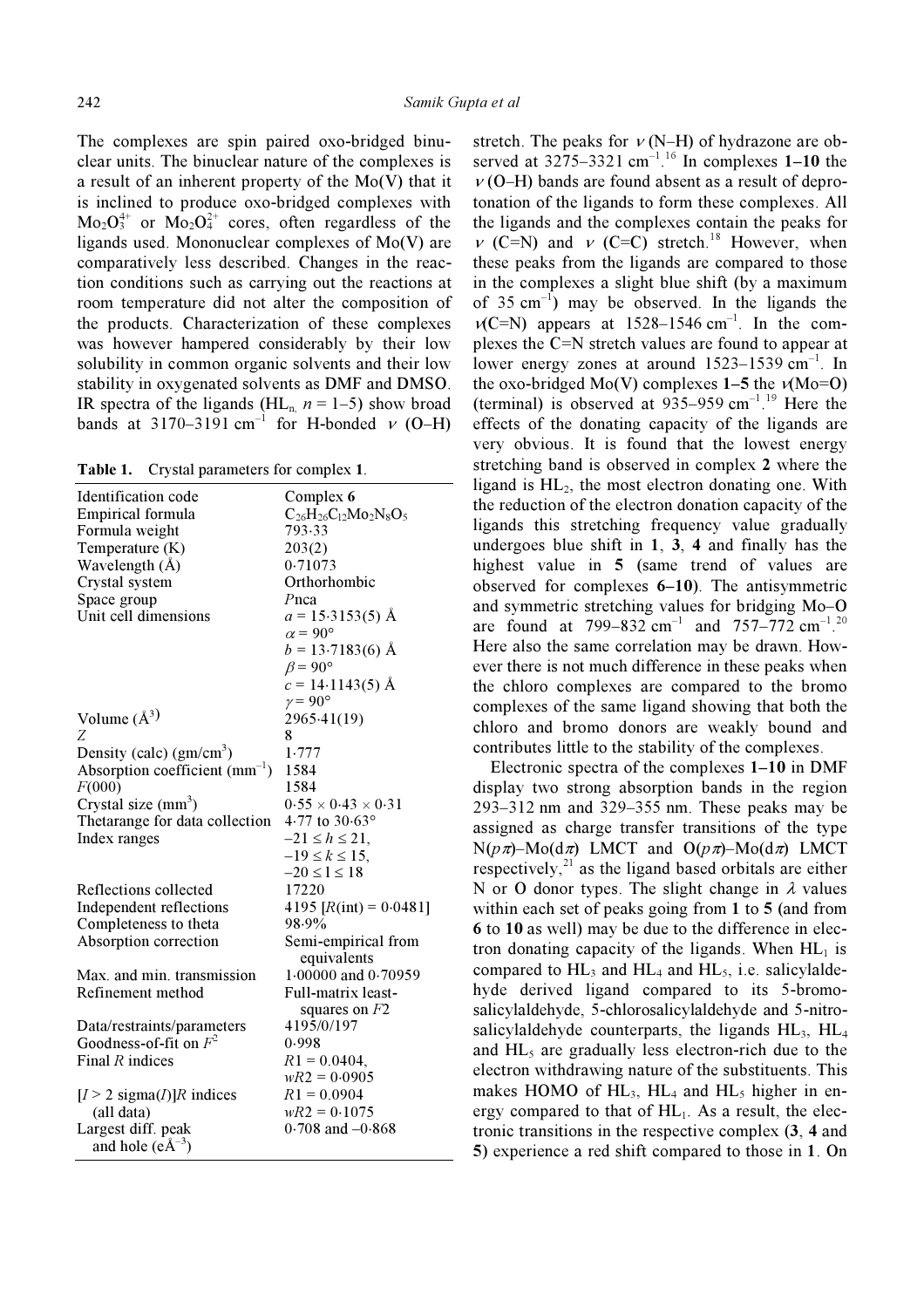| Selected bonds | Values $(A)$ | Selected angles |       |         | (°)        |
|----------------|--------------|-----------------|-------|---------|------------|
| Mo<br>$-CI$    | 2.5098(10)   | C <sub>1</sub>  | $-Mo$ | $-O1$   | 89.81(8)   |
| Mo<br>$-O1$    | 1.969(3)     | C <sub>1</sub>  | $-Mo$ | $-O2$   | 165.63(9)  |
| Mo<br>$-O2$    | 1.8792(3)    | C <sub>1</sub>  | $-Mo$ | $-O3$   | 91.11(10)  |
| $-O3$<br>Mo    | 1.676(3)     | C <sub>1</sub>  | $-Mo$ | $-N1$   | 79.16(7)   |
| $-N1$<br>Mo    | 2.296(3)     | C <sub>1</sub>  | $-Mo$ | $-N3$   | 82.98(7)   |
| Mo<br>$-N3$    | 2.188(3)     | O1              | $-Mo$ | $-O2$   | 93.36(8)   |
| N1<br>$-N2$    | 1.380(4)     | O <sub>1</sub>  | $-Mo$ | $-O3$   | 101.80(11) |
|                |              | 01              | $-Mo$ | $-N1$   | 80.02(10)  |
|                |              | 01              | $-Mo$ | $-N3$   | 151.93(10) |
|                |              | O <sub>2</sub>  | $-Mo$ | $-O3$   | 101.93(13) |
|                |              | O <sub>2</sub>  | $-Mo$ | $-N1$   | 87.59(12)  |
|                |              | O <sub>2</sub>  | $-Mo$ | $-N3$   | 87.69(8)   |
|                |              | O <sub>3</sub>  | $-Mo$ | $-N1$   | 170.13(12) |
|                |              | O <sub>3</sub>  | $-Mo$ | $-N3$   | 105.41(11) |
|                |              | N1              | $-Mo$ | $-N3$   | 72.00(9)   |
|                |              | Mo              | $-O2$ | $-Mo a$ | 177.78(19) |

Table 2. Selected bond angles and bond distances of complex 1.



Scheme 1. Scheme showing method of preparation of complexes  $1-10$ .

the other hand,  $HL_2$  being more e donating than  $HL_1$ , the CT bands for 2 are more blue shifted compared to 1. Electronic spectra of all the complexes 1–10 in DMF solution shows another CT band at 518–556 nm<sup>22</sup> which is characteristic of binuclear  $\mu$ -oxo Mo(V) complexes. None of these peaks are stable in DMF solution and disappears over a period of 24 h indicating solvolysis in DMF solvent. The diffuse reflectance spectra (DRS) of these complexes show a broad band implying several prominent transitions with maxima between 522 and 565 nm. Spectroscopic characters of individual complexes are given in table S2 in the (Supplementary Information).

 All the complexes were diamagnetic at room temperature and their spin paired nature did not alter with variation of temperature either. All the complexes were found to be EPR silent. Study of the electrochemical behaviour of the complexes was attempted using cyclic voltammetry but the results were unsatisfactory due to the instability of the complexes in DMF and DMSO.

#### 3.2 Structure of complex 1

The neutral  $\mu$ -oxomolybdenum(V) complex 1 (figure 1) bears a distorted octahedral geometry around each Mo atom. The ligand  $HL_1$ , in its deprotonated form occupies three of the six coordination sites at the metal centre. One terminal oxo atom, one bridging oxo atom and a chloride ion complete the coordination spheres. The tridentate monoanionic donor ligand  $(L_1^-)$  binds the molybdenum(V) centre through a pyrimidine nitrogen (N3), the azomethine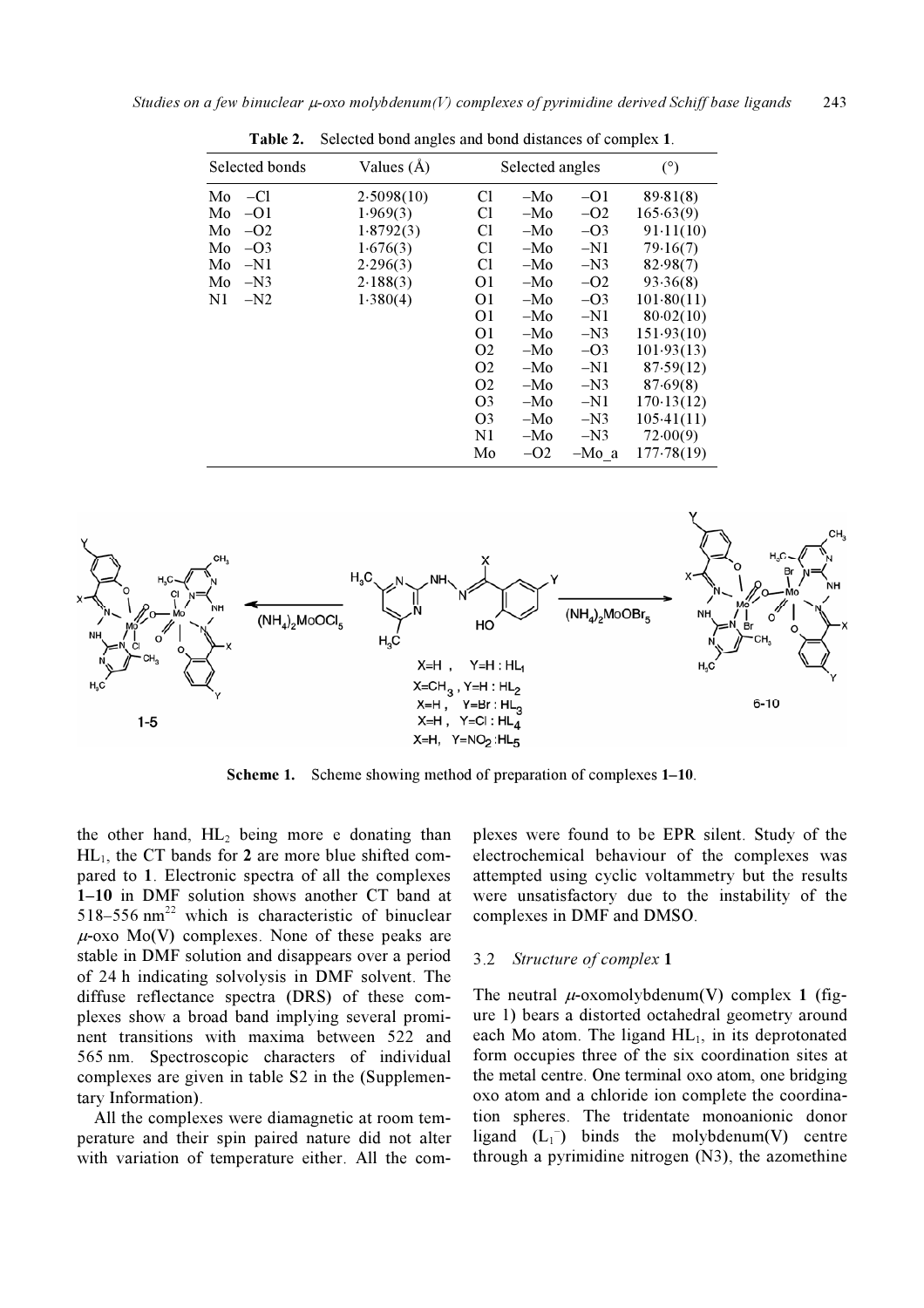nitrogen (N1) and the enolate oxygen (O1). The ligand forms a five-membered and a six-membered chelate ring at the metal centre in the equatorial XY plane.<sup>23</sup> One oxo group  $(03)$  is present in the same plane *trans* to the azomathine nitrogen. The bridging oxo group (O2) is present in the axial plane with the chloride donor. The molybdenum atoms are found to be deviated from the mean equatorial plane towards the bridging oxo group by  $0.119 \text{ Å}$  at one end of the bridge and by 0⋅098 Å at the other end. A dihedral angle of 16⋅77°–17⋅10° between the pyrimidine and the phenyl ring in the bound ligand reveals that considerable deviation from planarity has taken place in the ligand to facilitate chelation. However, it may be noted that all the ligand atoms which form the two chelate rings maintain remarkable planarity to ensure adequate electron delocalization (maximum deviation 0⋅150 Å from their mean plane). This is unlike our previously reported dioxomolybdenum(VI) complex of the same ligand<sup>16</sup> where the phenolate oxygen was found to be deviated by  $(0.29 \text{ Å})$  from the mean plane. The Mo=O bond distances are unexceptional. $^{24}$  As expected, the axial Mo–O bond which is also bridging in nature is longer than the equatorial one by ca.  $0.203 \text{ Å}$ . The Mo–O1 bond  $(1.96 \text{ Å})$  is longer than both Mo–O2 and Mo–O3. Between the two bonds Mo–N1 and Mo–N3 the former is a little longer due to the trans effect of the oxo group.<sup>25</sup> The Mo–Cl bond length of 2⋅51 Å shows that the chloride is loosely bound.<sup>26</sup> The bond lengths in the coordination sphere are not appreciably different from those in the previous dioxomolybdenum(VI) complex despite of the change in Mo oxidation state. Among the angles in



Figure 1. Structural representation of complex 1.

the coordination sphere N1–Mo–O3 bears the highest value of 170⋅13°. Values of all the other angles support in favour of distorted octahedral structure. VSEPR theory can explain the order O3–Mo–  $O1 \sim O3 - Mo - N3 > N1 - Mo - N3 \sim N3 - Mo - O1$  and also  $O3-Mo-Cl > Cl-Mo-N1$ . The  $Mo-O2-Mo$ bridge angle may have values ranging from 148° to 180°. The low value of this angle is often associated with the presence of Mo–Mo bonding. However, higher the value, the lower is the probability of Mo– Mo bonding. Here the bridge angle value is 177⋅78°, almost linear arrangement as in many other singly  $\overline{X}$ oxo-bridged Mo(V) complexes.<sup>27</sup> This rule out any Mo–Mo bonds. The distance between the two Mo atoms (3⋅759 Å) supports non bonded arrangement.

 A two-fold intermolecular H-bonding interaction is observed in the complex involving the hydrogen bound to the azomethine nitrogen and the chloride donors, i.e.  $N2-H2A\cdots$ Cl in the complex (figure S1). This creates an infinite one-dimensional array of H-bonded molecules organized in a zigzag fashion. Three other unconventional<sup>28</sup> H-bonding interactions of even lesser strength helps to build the three dimensional packing in the crystal. These are C10– H10C…O3 (intramolecular), C11---H11A…Cl and C13---H13B⋅⋅⋅O3 (both intermolecular) (see table SI supplementary information). Among these three nonconventional weak H bonding interactions the latter two are noteworthy as the distance of interaction and the angle falls within the range required for significant contribution to the 3D structure (distance between 3⋅0–4⋅0 (Å) and angle  $150^{\circ}$ –180 $^{\circ}$ ) (table SI in supplementary information). These two interactions create the binding force between the infinite one-dimensional H-bonded molecular strand. An interesting feature is the contribution made by one of the coordinated Cl– ions which gets involved in two types of weak bond interactions. A favourable configuration of the ligands bound to the Mo centers enables a two-fold intramolecular  $\pi-\pi$  interaction between the pyrimidine and phenyl rings of the ligands with centroid to centroid distances of 3⋅52 Å.

## 4. Conclusion

Ten new Mo(V) complexes are prepared which are useful additions in the literature of binuclear oxobridged Mo(V) chemistry as they are based on Schiff bases derived from the biologically important heterocycle, pyrimidine. Only one of these complexes could be fully characterized as preparation of their single crystals are heavily hampered by their poor